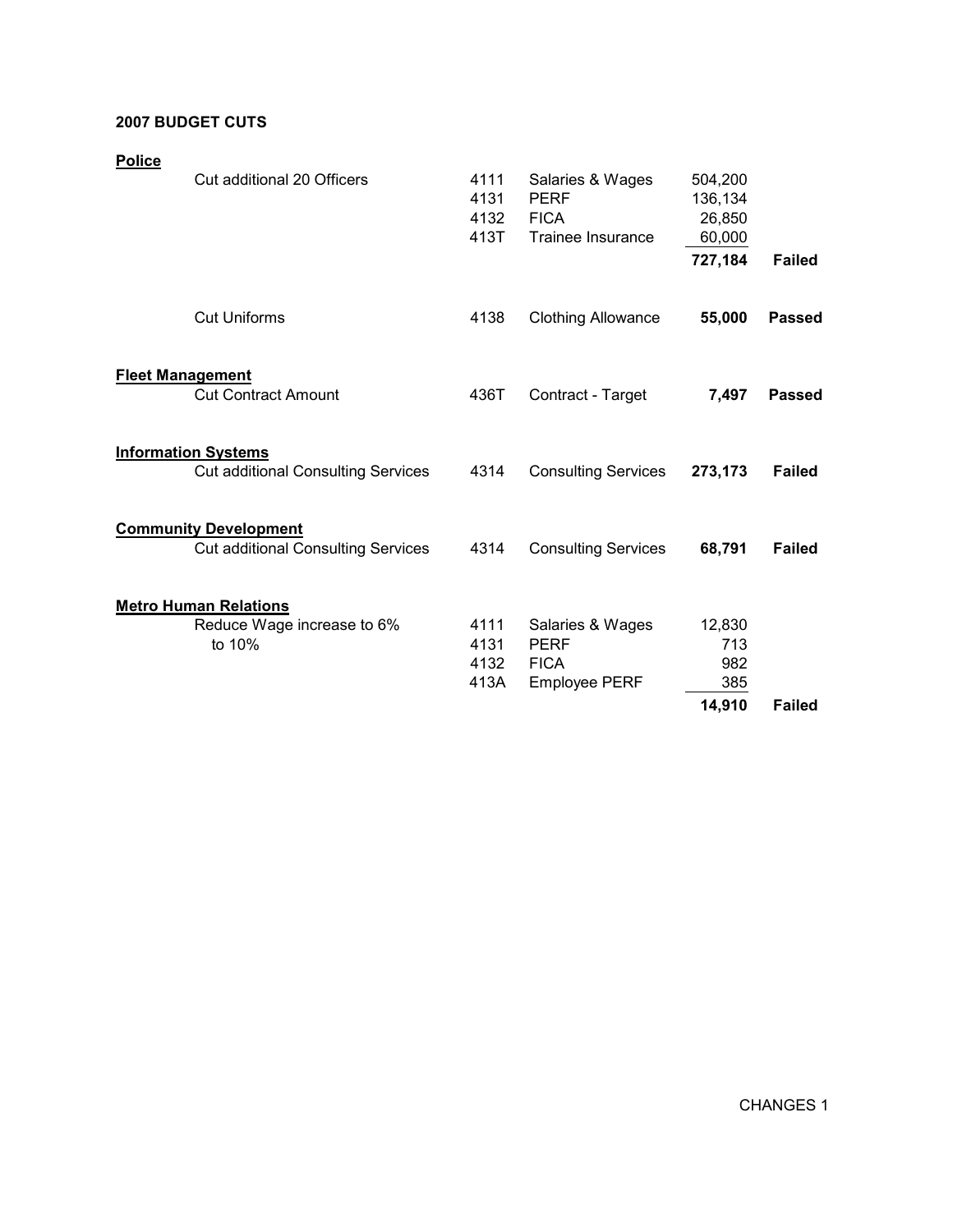## POLICE Dept # 010-014-OFFC

| 2007 BUDGET COMPARISON<br>\$ INCREASE |                                          |    |                       |      |                                  |     |                          |      |                                     |                                  |
|---------------------------------------|------------------------------------------|----|-----------------------|------|----------------------------------|-----|--------------------------|------|-------------------------------------|----------------------------------|
|                                       |                                          |    |                       |      | 2006                             |     |                          |      | (DECREASE)<br><b>FROM 2006 APPR</b> | <b>% CHANGE</b>                  |
|                                       |                                          |    | 2005<br><b>ACTUAL</b> |      | <b>APPROVED</b><br>THRU 06/30/06 |     | 2007<br><b>SUBMITTED</b> |      | TO 2007                             | FROM 2006 APPR<br><u>TO 2007</u> |
|                                       |                                          |    |                       |      |                                  |     |                          |      |                                     |                                  |
|                                       | 4111 WAGES-REG                           | \$ | 21,570,280            | \$   | 22,942,782 \$                    |     | 24,349,078               | \$   | 1,406,297                           |                                  |
|                                       | 4115 PARTTIME                            |    | 214,154               |      | 202,651                          |     | 240,670                  |      | 38,019                              |                                  |
|                                       | 412L LONGEVITY PAY                       |    | 601,700               |      | 651,250                          |     | 682,000                  |      | 30,750                              |                                  |
|                                       | 4122 HOLIDAY                             |    | 311,302               |      | 435,684                          |     | 574,960                  |      | 139,276                             |                                  |
|                                       | 4125 OVERTIME                            |    | 962,754               |      | 742,133                          |     | 900,503                  |      | 158,371                             |                                  |
|                                       | 4126 EDUCATIONAL INCENTIVE               |    | 139,107               |      | 149,650                          |     | 163,425                  |      | 13,775                              |                                  |
|                                       | 413B OFFICER BONUS                       |    | 57,660                |      | 117,964                          |     | 108,061                  |      | (9,903)                             |                                  |
|                                       | <b>TOTAL WAGES</b>                       | \$ | 23,856,957            | \$   | 25,242,113 \$                    |     | 27,018,698               | - \$ | 1,776,585                           | 7.04%                            |
|                                       | 4131 PERF                                |    | 63,605                |      | 72,569                           |     | 88,272                   |      | 15,703                              |                                  |
| 4132 FICA                             |                                          |    | 387,939               |      | 379,047                          |     | 477,026                  |      | 97,979                              |                                  |
|                                       | 4133 SAFETY OFFC PENSION                 |    | 4,863,662             |      | 5,173,082                        |     | 5,358,335                |      | 185,253                             |                                  |
|                                       | 4134 GRP INSURANCE                       |    | 3,164,004             |      | 3,697,350                        |     | 3,978,000                |      | 280,650                             |                                  |
|                                       | 4135 MEDICAL EXPENSES                    |    | 11,931                |      | 47,069                           |     | 71,000                   |      | 23,931                              |                                  |
|                                       | 4136 UNEMPLOYMENT                        |    | 10,572                |      | 10,872                           |     | 1,653                    |      | (9, 219)                            |                                  |
|                                       | 4137 WORKERS COMP                        |    | 6,888                 |      | 7,366                            |     | 7,308                    |      | (58)                                |                                  |
|                                       | 4138 CLOTHING ALLOWANCE                  |    | 733,219               |      | 745,778                          |     | 790,000                  |      | 44,222                              |                                  |
|                                       | 413A PERF/FRINGE                         |    | 38,162                |      | 39,583                           |     | 42,371                   |      | 2,787                               |                                  |
|                                       | 413D DENTAL REIMB                        |    | 18,208                |      | 20,000                           |     | 23,400                   |      | 3,400                               |                                  |
|                                       | 413H HURT ON DUTY                        |    | 156,844               |      | 125,500                          |     | 114,500                  |      | (11,000)                            |                                  |
|                                       | 413R RETIREE INSURANCE                   |    | 741,996               |      | 832,100                          |     | 909,500                  |      | 77,400                              |                                  |
| <b>TOTAL 4100</b>                     | 413T TRAINEE INSURANCE                   | \$ | 44,004                |      | 36,392,430                       |     | 111,000                  |      | 111,000                             |                                  |
|                                       |                                          |    | 34,097,991            | \$   |                                  | \$  | 38,991,063               | \$   | 2,598,633                           | 7.14%                            |
|                                       | 4213 COMPUTER SUPPLIES                   | \$ | 4,220                 | \$   | 4,000                            | -\$ | 4,000                    | -\$  |                                     |                                  |
|                                       | 4219 OTHR OFC SUPPLIES                   |    | 30,122                |      | 29,500                           |     | 34,000                   |      | 4,500                               |                                  |
|                                       | 4231 GASOLINE                            |    | 948,274               |      | 1,073,076                        |     | 1,615,560                |      | 542,484                             |                                  |
|                                       | 4232 DIESEL FUEL                         |    | 668                   |      | 1,210                            |     | 2,800                    |      | 1,590                               |                                  |
|                                       | 4242 ANIMAL SUPPLIES                     |    | 3,740                 |      | 5,000                            |     | 4,800                    |      | (200)                               |                                  |
|                                       | 4244 LAB SUPPLIES                        |    | 10,318                |      | 12,000                           |     | 15,000                   |      | 3,000                               |                                  |
|                                       | 4246 CLEANING SUPPLIES                   |    | 9,879                 |      | 14,400                           |     | 9,400                    |      | (5,000)                             |                                  |
|                                       | 4249 SPEC POLICE SUPPLIES                |    | 19,543                |      | 21,800                           |     | 25,000                   |      | 3,200                               |                                  |
| 4261                                  | <b>BUILDING MATERIALS</b>                |    | $\blacksquare$        |      | $\overline{\phantom{a}}$         |     | 5,000                    |      | 5,000                               |                                  |
|                                       | 4299 OTHER MATERIALS                     |    | 55,643                |      | 65,000                           |     | 69,000                   |      | 4,000                               |                                  |
|                                       | 429V PROTECTIVE VESTS                    |    |                       |      |                                  |     | 50,000                   |      | 50,000                              |                                  |
| TOTAL 4200                            |                                          | \$ | 1,082,407             | \$   | 1,225,986                        | \$  | 1,834,560                | \$   | 608,574                             | 49.64%                           |
|                                       |                                          |    |                       |      |                                  |     |                          |      |                                     |                                  |
|                                       | 4313 PERSON SVCS                         | \$ | 2,716                 | - \$ | $\overline{\phantom{a}}$         | \$  | $\overline{\phantom{a}}$ | \$   |                                     |                                  |
|                                       | 4319 VETERINARY SERVICES                 |    | 5,245                 |      | 5,000                            |     | 6,000                    |      | 1,000                               |                                  |
|                                       | 4322 POSTAGE                             |    | 6,757                 |      | 10,000                           |     | 10,200                   |      | 200                                 |                                  |
|                                       | 4323 TELEPHONE                           |    | 64,074                |      | 68,400                           |     | 72,000                   |      | 3,600                               |                                  |
|                                       | 432C CELL PHONES                         |    | 7,181                 |      | 9,000                            |     | 4,248                    |      | (4, 752)                            |                                  |
|                                       | 432L LONG DISTANCE                       |    | 2,144                 |      | 3,000                            |     | 2,400                    |      | (600)                               |                                  |
|                                       | 4331 PRINTING                            |    | 21,336                |      | 27,000                           |     | 20,000<br>$\blacksquare$ |      | (7,000)                             |                                  |
|                                       | 4332 PUBL LEGAL FEES<br>4333 PHOTOGRAPHY |    | 63                    |      | 600                              |     |                          |      | (600)                               |                                  |
|                                       | 4341 PROPERTY INSURANCE                  |    | 2,231                 |      | 3,600                            |     | 2,800                    |      | (800)                               |                                  |
|                                       | 4342 LIABILITY INSURANCE                 |    | 952                   |      | 3,297                            |     | 5,470                    |      | 2,173<br>12,888                     |                                  |
|                                       | 4343 OFCL/CRIME BOND                     |    | 225,480<br>2,230      |      | 191,868                          |     | 204,756<br>2,477         |      | 56                                  |                                  |
|                                       | 4344 OTHER CASUALTY INSUR                |    | 1,844                 |      | 2,421                            |     | 913                      |      | (981)                               |                                  |
|                                       | 4345 AUTO INSURANCE                      |    | 176,250               |      | 1,894<br>122,209                 |     |                          |      | 23,927                              |                                  |
|                                       | 4348 PROF POLICE LIABILITY               |    | 178,224               |      | 128,220                          |     | 146,136<br>128,220       |      | $\overline{\phantom{a}}$            |                                  |
|                                       | 4351 ELECTRICITY                         |    |                       |      | 103,000                          |     | 98,000                   |      | (5,000)                             |                                  |
|                                       | 4352 NATURAL GAS                         |    | 93,558<br>66,680      |      | 100,250                          |     | 157,700                  |      | 57,450                              |                                  |
|                                       | 4353 WATER                               |    | 16,818                |      | 28,859                           |     | 28,859                   |      | $\overline{\phantom{a}}$            |                                  |
|                                       | 4361 BLDG REPAIRS                        |    | 4,440                 |      | 5,000                            |     | 6,000                    |      | 1,000                               |                                  |
|                                       | 4362 VEHICLE REPAIRS                     |    | 6,981                 |      | 11,500                           |     | 15,000                   |      | 3,500                               |                                  |
|                                       | 4363 CONTR OTHER REPAIRS                 |    | 2,502                 |      | 11,000                           |     | 11,000                   |      | $\blacksquare$                      |                                  |
|                                       | 4365 JANITORIAL SERVICE                  |    | 56,889                |      | 58,000                           |     | 53,220                   |      | (4,780)                             |                                  |
|                                       | 4369 CONTRACTED SERVICES                 |    | 126,033               |      | 219,943                          |     | 235,185                  |      | 15,242                              |                                  |
|                                       | 436N GARAGE-NON TARGET                   |    | 231,508               |      | 165,000                          |     | 204,000                  |      | 39,000                              |                                  |
|                                       | 436T GARAGE-TARGET                       |    | 1,074,606             |      | 1,022,352                        |     | 1,085,832                |      | 63,480                              |                                  |
|                                       | 4371 BUILDING RENTAL                     |    | 203,230               |      | 206,196                          |     | 206,196                  |      |                                     |                                  |
|                                       | 4374 OTHER EQUIP RENTAL                  |    | 12,106                |      | 14,016                           |     | 7,056                    |      | (6,960)                             |                                  |
|                                       | 4377 CC BUILDING PARKING                 |    | 600                   |      | 600                              |     | 600                      |      |                                     |                                  |
|                                       | 4391 SUBSCRIPTIONS/DUES                  |    | 10,730                |      | 11,000                           |     | 11,446                   |      | 446                                 |                                  |
|                                       | 4396 INVESTIGATIONS                      |    | 64,474                |      | 50,000                           |     | 79,500                   |      | 29,500                              |                                  |
|                                       | 4399 OTHER SERVICES                      |    | 7,089                 |      | 3,500                            |     | 4,000                    |      | 500                                 |                                  |
|                                       | 439A TRANSFER OUT                        |    | 46,936                |      |                                  |     |                          |      |                                     |                                  |
|                                       | 439B MASTER LEASE                        |    | 1,268,734             |      | 1,638,714                        |     | 2,170,794                |      | 532,080                             |                                  |
| TOTAL 4300                            |                                          | \$ | 3,990,641             | \$   | 4,225,439                        | \$  | 4,980,008                | \$   | 754,569                             | 17.86%                           |
|                                       |                                          |    |                       |      |                                  |     |                          |      |                                     |                                  |
|                                       | 4441 PUR OF VEHICLES                     | \$ | 73,220 \$             |      |                                  | \$  |                          | \$   |                                     |                                  |
|                                       | 4443 PUR OF OFFC EQUIP                   |    | 9,063                 |      | 10,000                           |     | 37,000                   |      | 27,000                              |                                  |
|                                       | 4444 PUR OF OTHER EQUIP                  |    | 62,197                |      | 64,498                           |     | 115,720                  |      | 51,222                              |                                  |
| <b>TOTAL 4400</b>                     | 4445 PUR OF COMPUTERS                    | \$ | 300<br>144,780        | \$   | $\blacksquare$<br>74,498         | \$  | 48,000<br>200,720        | \$   | 48,000<br>126,222                   | 169.43%                          |
|                                       |                                          |    |                       |      |                                  |     |                          |      |                                     |                                  |
|                                       | <b>TOTAL EXPENSES</b>                    | \$ | 39,315,819 \$         |      | 41,918,353 \$                    |     | 46,006,351 \$            |      | 4,087,998                           | 9.75%                            |